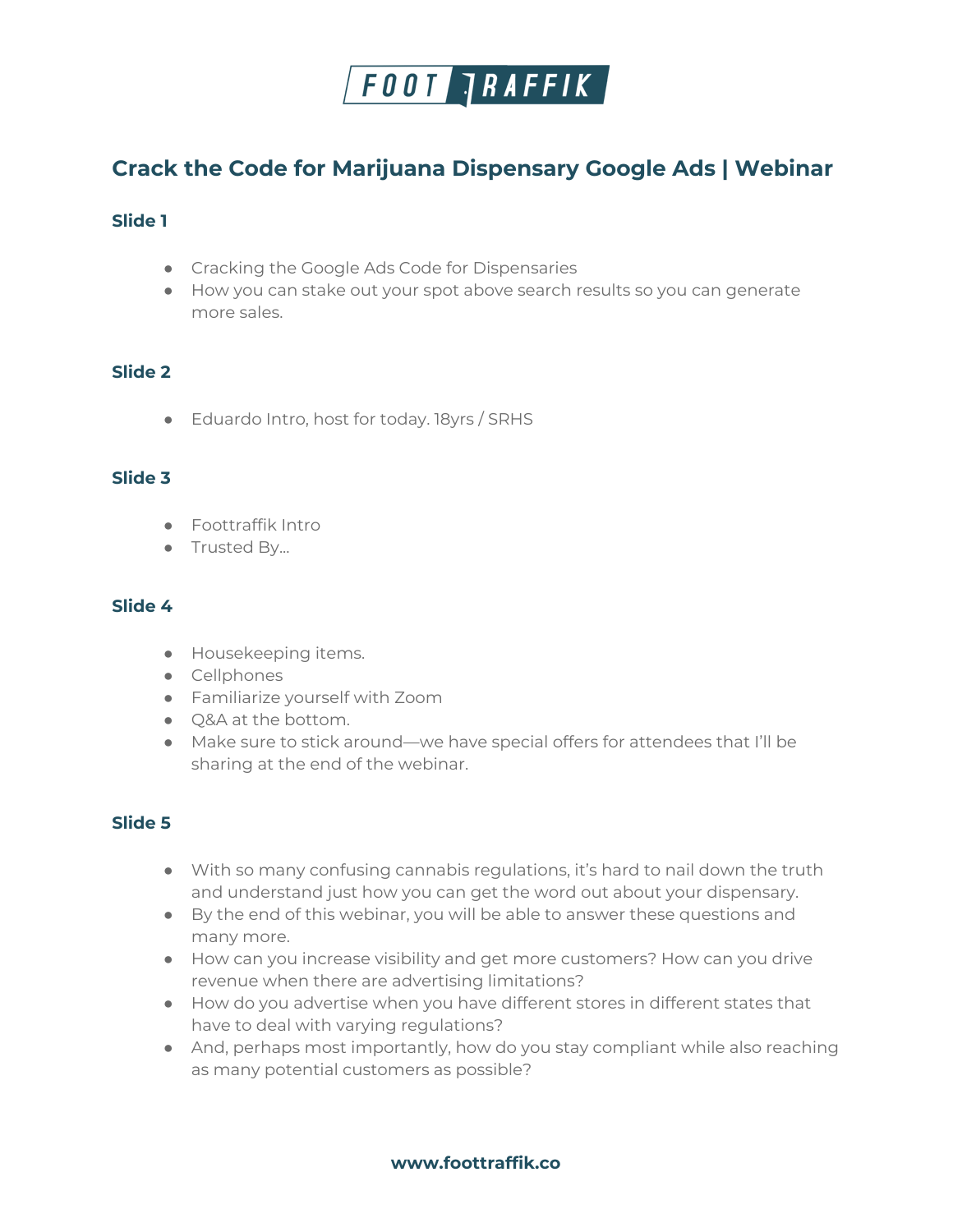

- More dispensaries are opening up in every state where it's legal. With this added competition, how will you ensure that you show up when potential customers search for a dispensary near them?
- Now, we actually have a couple of different methods for helping you stand above the competition, but today, we're going to focus on how you can get yourself to the top of the search results and increase your website visits and online orders.
- How can you do this? With Google Ads.
- Today, we're going to talk about the value of using Google Ads for your dispensary and give you some best practices to get you started. Plus, we have a special offer that will help you propel your dispensary to the top of search results.

### **Slide 7**

● First, let's talk about the ROI of Google Ads. Over the last year, we've invested \$224,565 dollars on Google Ads campaigns and we've generated nearly \$2.2 million in revenue.

#### **Slide 8**

● Do you currently use Google Ads to promote your dispensary? How much do you invest in Google Ads per month? What is the ROI you're seeing? Let us know in the chat.

- Google Ads is pay-per-click advertising hosted on the world's most popular search engine.
- When used right, you can get your dispensaries ads above search results.
- $\bullet$  Think about how valuable that is  $-$  93% of internet searches in North America are done on Google. It's the most used search tool in the world and the one that's most popular among your customers.
- If you have your ads set up right, you can start appealing to potential customers who are looking for a dispensary near them and send them right to your menu.
- While it's still important to use SEO to build your organic search results, using Google Ads is like hitting hyperspeed on your advertising campaign.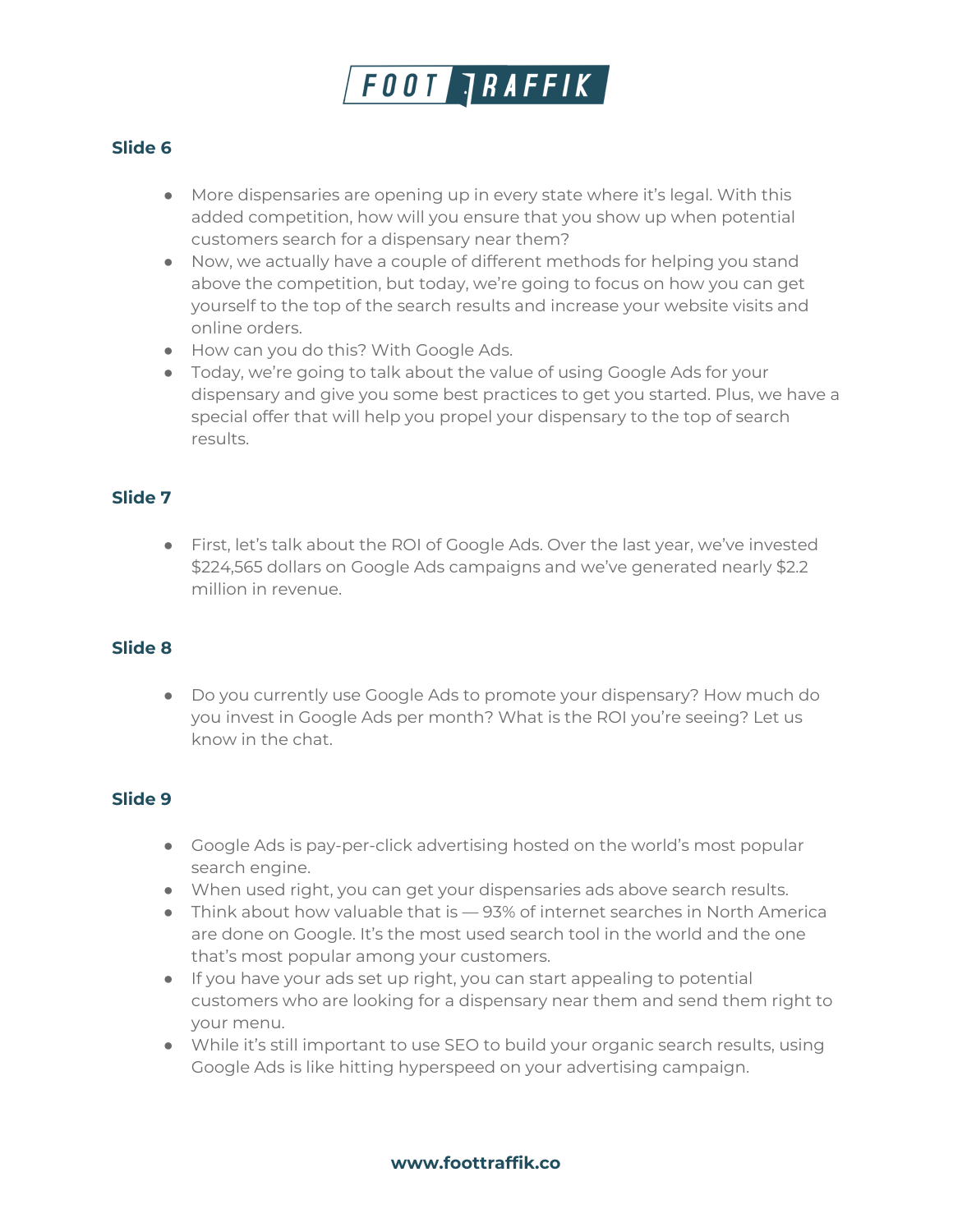

- Plus, it has a predictable customer acquisition cost, unlike traditional advertising. Once your campaign is dialed in, you can determine how much you'll need to spend to acquire a new customer.
- Now, you may be thinking that dispensaries can't use Google Ads. I'm here to tell you that not only can you use Google Ads, but that you can create campaigns that will help drive more conversions and sales. It comes down to experience, that's where Foottraffik comes into the picture with nearly 5yrs of running cannabis compliant ads on Google.

- Part of the reason that Google Ads is such a high-ROI tool is that you're advertising to people who are already interested in your service.
- You're not putting up a billboard and hoping that someone who's interested in what you're offering as they are driving by. Google Ads is targeted advertising that is meant to reach individuals who are predisposed to want to buy from you.
- When executed correctly, these ads can quickly increase your web traffic and help you drive sales.
- At Foottraffik, our customers can make \$6-\$20 for every \$1 they spend on Google Ads. That's up to 2000% return on investment. Where else can you get a number like that? These are real results from campaigns that we've run from our customers, like the ones I showed you before.
- On top of all this, the results are immediate, and at Foottraffik we provide ourselves on providing transparent marketing analytics to showcase your campaign's performance in real-time. In addition, we educate you along the way so you can make insight-driven business decisions.
- Foottraffik is certified by Google, and for nearly half a decade, haven't had one campaign flagged or shut down. Because we stay on top of any changes Google implements so that we can better promote our clients' dispensaries.

# **Slide 11**

- If you're launching delivery or just want to highlight your service offerings, Google Ads will get you new customers, that's the bottom line
- Timing is critical, and with the current crisis that won't go away, you must communicate with your customers where they are searching for your services.
- With shelter-in-place orders, people are searching for cannabis delivery and pickup. Will they find you?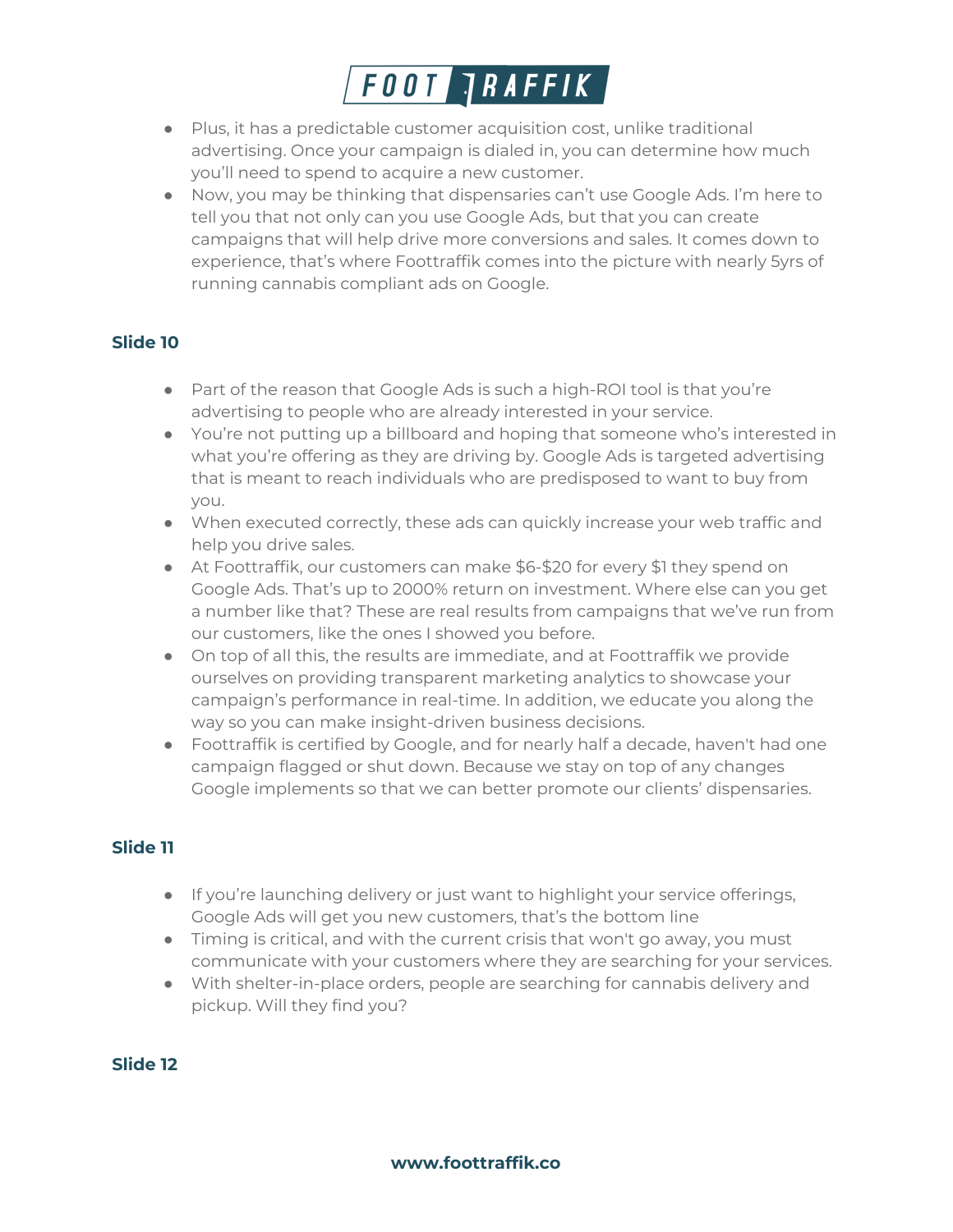

- Let's dive into our best practices for running a successful Google Ads campaign.
- Step one, set a clear goal.
- Do you want to drive traffic to your website? Get more clicks on your menu? Have more people order online?
- Set a measurable goal that you can work towards. This goal can be different for your various stores since we can set your ads to only run in certain geographic areas.
- Without it, though, you're just launching campaigns and hoping that something works.

- Step two, steer clear of cannabis, marijuana, and related words.
- Google Ads is still anti-cannabis, so you want to share your message without using words like dispensary and cannabis.
- This can be hard, but we know it's possible. We consistently create high-quality ads for our clients that abide by Google's guidelines.

### **Slide 14**

- Step three, use Keywords
- Keywords are crucial for creating relevant ads and ensuring that your ads will show up when a customer does a related search.
- If you don't use good keywords, you'll either waste money on ads that don't work or Google won't bother showing your ads because they won't be relevant to the right search terms.
- You'll need to research keywords to determine the right keywords to monetize. This is a balancing act between finding highly relevant keywords and the words that Google will let you use.

- Step 4, Get a Copywriter
- If you want copy that's going to attract clicks, invest in a copywriter.
- Remember, you're paying to have your ad appear at the top of search results. Don't waste that opportunity with crappy text. Hire someone who knows how to write attention-grabbing copy so that you can get more clicks.
- This copywriter should be familiar with Google Ads' restrictions so that your copy meets their guidelines and your account doesn't get shut down.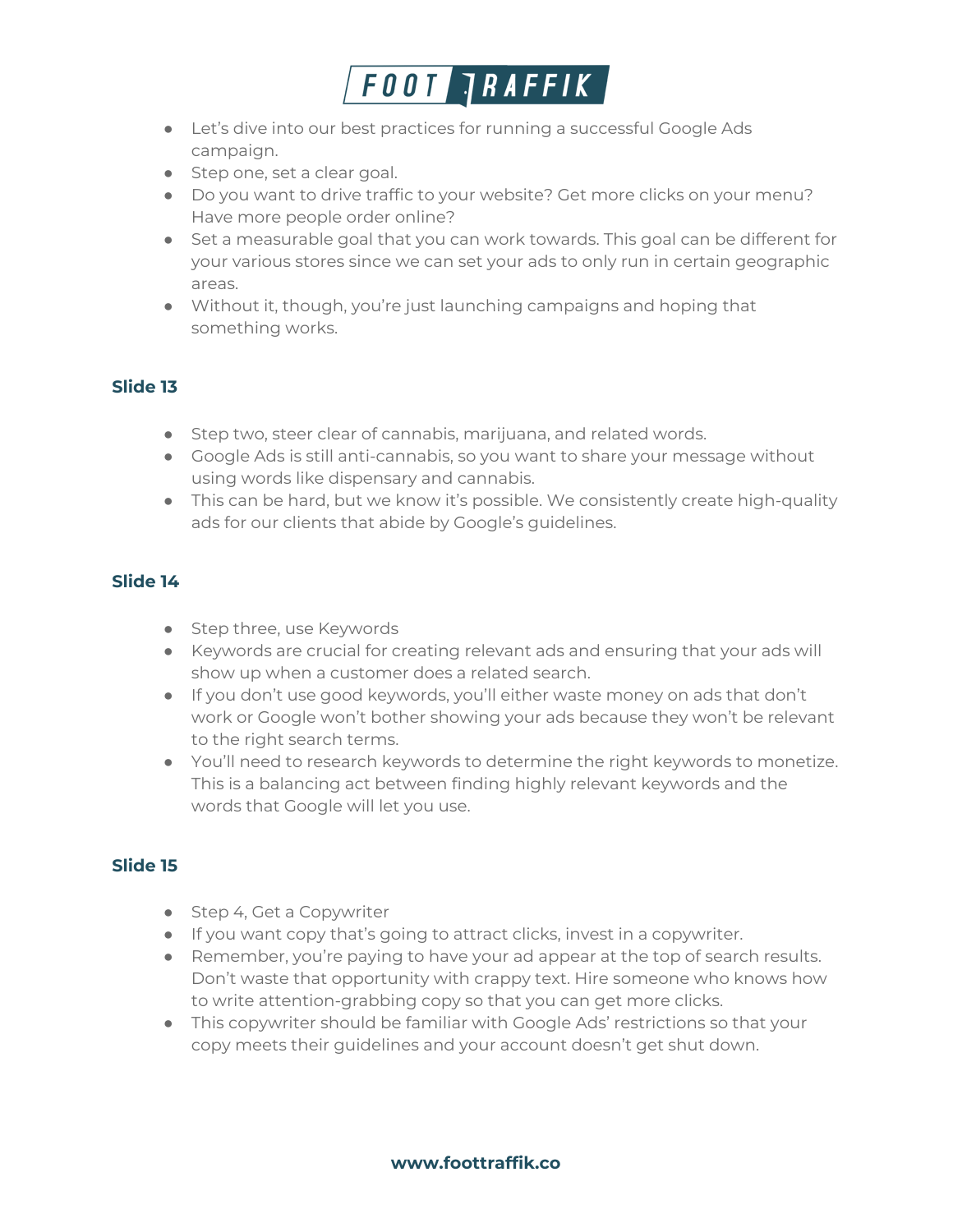

- This isn't hyperbole—we all know that cannabis is a highly regulated industry. It's also regulated online. If you try to run an ad and mention the word marijuana, guess what? You're going to lose your account.
- At Foottraffik, we know the ins-and-outs of advertising on Google and have copywriters on staff to ensure that we get you the clicks you want.

- Step 5: Create special offers
- Google ads are limited in the number of characters you can use. Get the most out of your ad by sharing an enticing deal and telling your customers how to take advantage of it.
- This can be a special deal for first-time customers or just a coupon code for ordering online. Make it something that customers will want to take advantage of immediately, like a discount off of their order.

# **Slide 17**

- Step 6, don't spend too little on your campaigns per location per month.
- You have to spend money to make money, right? To get the most out of your Ads campaign, you need to set your ad spend high enough so that you can actually get results.
- Depending on the competition in the area, this number could be higher. With Google Ads, you bid on the keywords. If someone else is already using the keywords you want, then you need to bid higher than them or create more relevant ads in order to get that top spot.
- We like to test a variety of ads to determine which structure works best in different markets so that you can get the most value for your ad spend. To do this, though, you need to invest enough money so that there's enough data to make decisions.

- Step 7, Track metrics
- To make sure that your ads are working and helping you achieve your goal, you need to track metrics that are relevant to your aim. Otherwise, you're shooting arrows with no target in sight.
- The metrics you want to track may be different based on your goal, but some of the most valuable metrics include
- Cost per click
- Click thru rate
- Conversion rate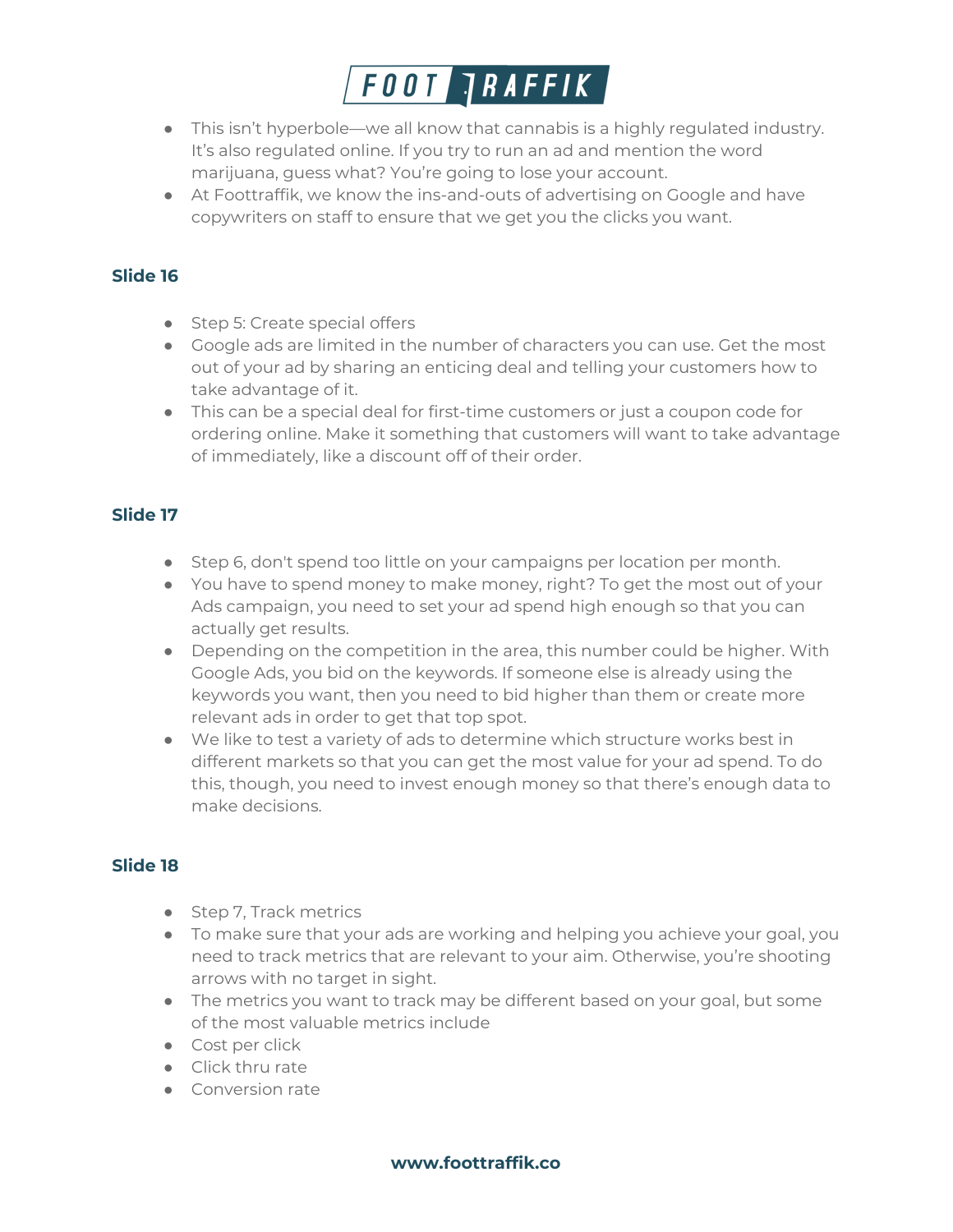

- Quality Score
- Ad Rank
- To capture even more relevant data, create a Google Analytics account.
- Analyzing these metrics is going to be what helps you determine the effectiveness of your campaign. Was it successful, or a failure?
- Those same metrics can also help you learn from failure so that you can create a better campaign in the future.

- Step 8: Actively Manage Your Campaign
- Since you're tracking metrics, you can use them to analyze the effectiveness of your campaigns and adjust them so they'll do better.
- $\bullet$  You can run A/B testing to see if certain words lead to more clicks, if different offers are more compelling, or if a particular landing page generates more orders.
- This is a time-consuming process, but it is essential for making your ads better and extracting the maximum value from your investment.
- It's crucial to monitor and actively manage your campaign to maintain a high quality score, but it takes time and commitment.
- This is something that we handle for our clients, and it has paid off in high ROI for them.
- Because of our experience, we've been able to quickly spot when ads were no longer effective and change them so that our client wasn't wasting money on campaigns that no longer worked. By continually checking on campaigns, we can make adjustments the moment we start seeing a dip. This allows us to maintain such a big ROI for our clients.
- Here's the thing—Google Ads is not a set it and forget it tool. Unless you just want to hand money to Google, you need to actively manage the campaigns and optimize them as you get more data.
- Otherwise, you're just putting out ads and spending money without checking that you're actually getting a return.
- Our Google Ads management service helps you get the most out of your ad budget and turns that money into sales.

- For the most part, your competition isn't doing this. So capitalize on it before the cost goes up.
- By starting now, your dispensary can be ahead of the competition and start building momentum so that when other dispensaries start, it'll be too late because you'll have mastered the game.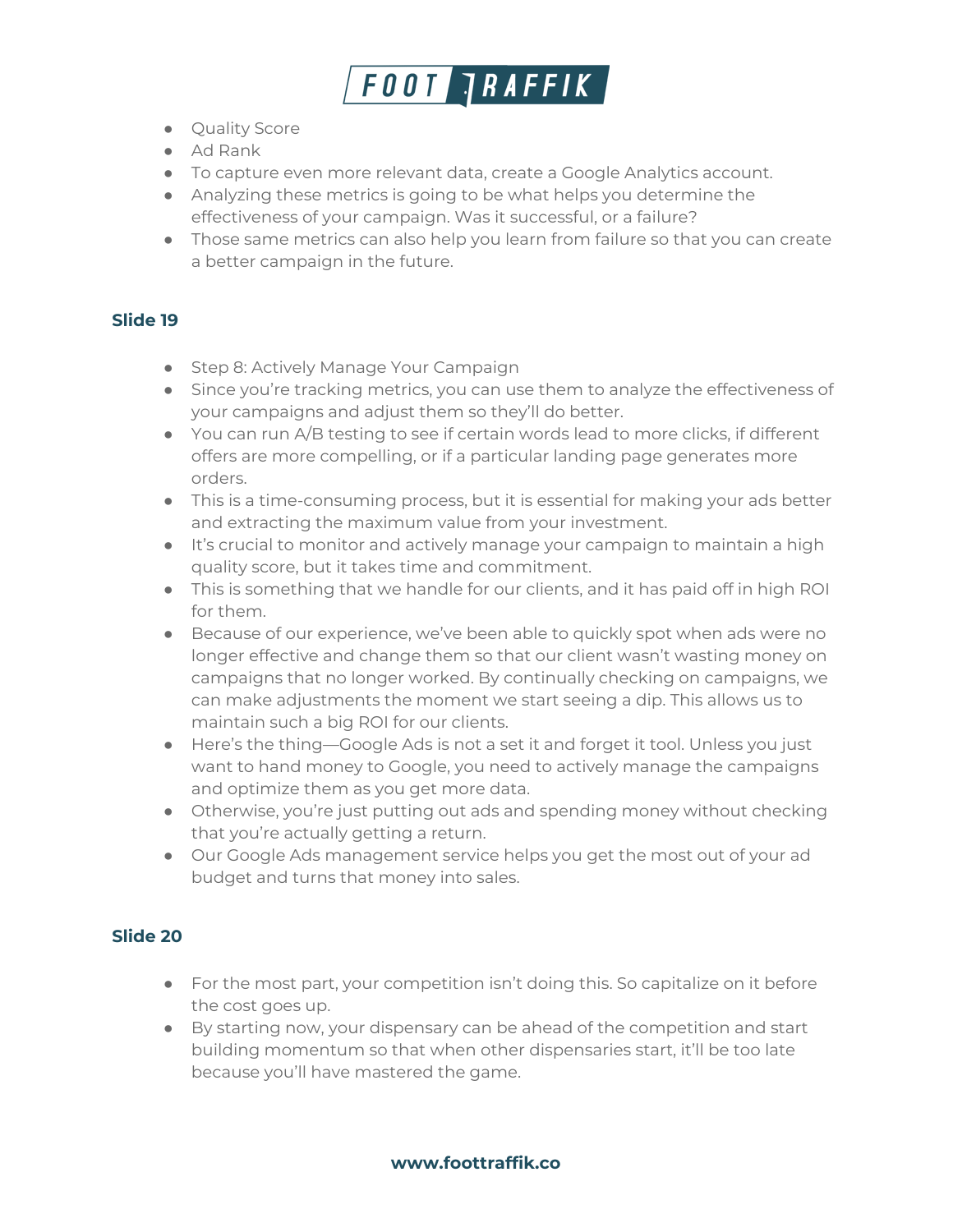

- Plus, you can actually bid on your competitions' branded search terms and show up in ads when customers try to find them online.
- To take your Google Ads up a notch, try implementing these two advanced strategies.

- Create a unique landing page for your offer.
- This could be a delivery page, a deals page, a special coupon page, or an online ordering how-to.
- This will better track the effectiveness of your campaign.
- This is another service we provide our clients. We work with them to determine what type of page they want. This will make tracking the effectiveness of your Google Ads campaign easier.

# **Slide 22**

- Second, combine your Google Ads with text opt-ins to nurture relationships and create loyal customers
- For example, "Get a special code to save a percentage off your first order! Text a "code" to 555-555."
- We integrate our SMS/CRM offering for our customers to help drive more sales.
- Combining these services helps build your compliant SMS list, so you can nurture these customers and create a relationship with them. In addition, you won't have to spend money in the future to capture the same customer again!

# **Slide 23**

- We've covered what Google Ads is, the impact it can have on your digital marketing strategy, and some of our best practices to get you started.
- Do you have any questions?

#### **Slide 24**

- I hope that I've helped you see the value of investing in Google Ads. The ROI on these campaigns is amazingly high right now because there isn't a lot of competition, but that's going to change.
- To get the most out of this platform, you need to get started with it now.